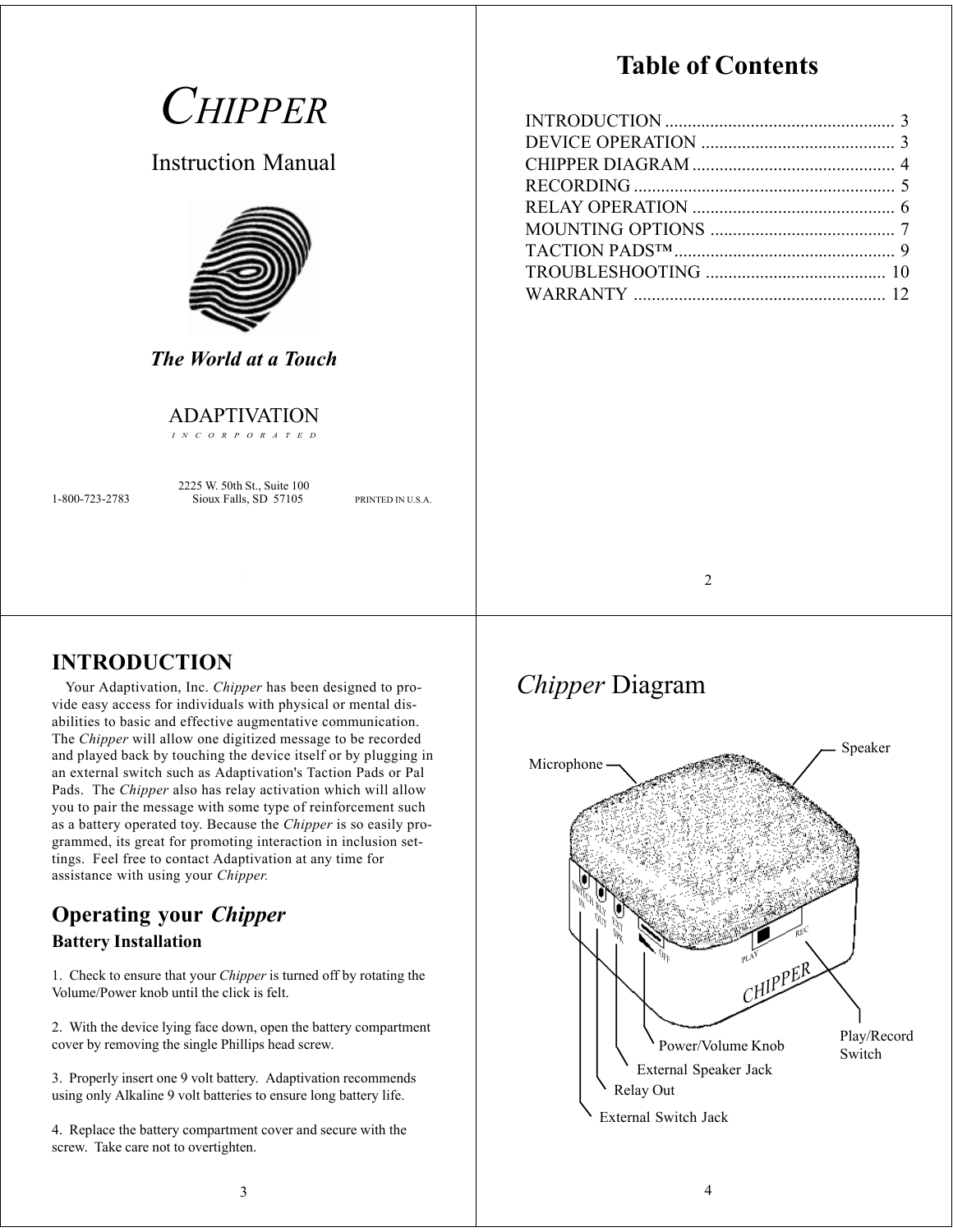### **Recording a Message**

- 1. Turn on the power by rotating the VOLUME/POWER knob to mid-position.
- 2. Slide the PLAY/RECORD switch to the REC position.
- 3. Press down on the *Chipper* and speak your message clearly, about 12 inches away, into the side of the *Chipper* marked MIC, holding the switch until the message is finished.
- 4. When finished recording, slide the PLAY/RECORD switch to the PLAY position. Press down on the *Chipper* and your message will play back.
- 5. To re-record a message simply repeat the above steps.
- 6. For those individuals who are unable to access the *Chipper*, any external switch may be plugged into the jack marked EXT SWITCH. A message can also be recorded by utilizing an adaptive switch rather than the top of the *Chipper* in steps 3-5.
- Note: When you are not using the *Chipper*, we recommend turning off the *Chipper* to prevent accidental activation and to save on battery life.

low for this operation. Lets say we wanted an adapted tape recorder to play for 30 seconds then automatically shut off. Plug the switch-latch-timer's output into the tape recorder and put it in a timing mode for 30 seconds. Then plug the cable connector into the *Chipper* and also to the switch-latch-timer's input. The tape recorder is now ready to activate in a timing mode. A latch effect can easily be done by putting the latch box into a latch mode.

### **Mounting Options**

The *Chipper* has 3 threaded inserts on the bottom side. These inserts can be used to easily mount the *Chipper* to a small triangular plate often found on common mounting aids such as the Magic Arm or E-Mount available from Adaptivation. The *Chipper* also comes with rubber feet to help keep it from sliding. When mounting on a table or other flat surface Velcro or Dual-Lock can be used as an alternate mounting method. If necessary remove the rubber feet to help secure the Velcro.

Since the *Chipper* is square in shape, this makes it very easy to mount multiple *Chippers* next to each other. Simple and affordable communication boards can be made to allow the individual to progress to multiple messages. You may also try combining the *Chipper* with other devices such as Adaptivation's Sequencer which allows a sequence of messages or the FreeHand environmental control. This will allow the individual to have a variety of messages and also have environmental control.

### **Relay Operation**

The *Chipper* has an internal relay which acts as a switch to activate other battery operated devices or devices operated through an environmental control. The relay will activate for the entire duration of the recorded message. The relay automatically activates when the *Chipper* is activated. There is no need to program or turn the relay on. To add latching and timing capabilities, use a switch-latch-timer box like Adaptivation's Linkswitch. Below are some examples of how to use the relay.

Example1: In this example we will use the relay to activate a toy for the duration of the message. You will need a standard cable connector with 1/8" (3.5mm) male jacks on both ends (available from Adaptivation). One end of the cable connector is plugged into the adapted toy. If your battery operated toy is not already commercially adapted for switch use, then use a Battery Interrupter to easily adapt your toy. The other end of the cable connector is then plugged into jack marked RLY OUT on the *Chipper*. Record an appropriate message. Now to activate the toy, simply press the *Chipper* itself or an external switch and the toy will activate for the length of the message.

Example2: Sometimes activating for the length of the message will not allow for enough time. This example may be useful when you want an adapted device or appliance to stay on for an extended length of time. A commercially available switch-latch-timer, such as Adaptivation's Linkswitch will al-

6

## **Taction Pads™**

Taction Pads (short for "tactile action") are clear, adhesive-backed, touch-sensitive patches that can turn nearly any object or surface into a touch-sensitive 'switch'. Simply touching the object where the Taction Pad is placed causes voice output from your *Chipper*. Used in conjunction with any of Adaptivation's touch activated products, our exclusive Taction Pads let the teacher or therapist choose the best target object when activating an assistive device.

Taction Pads are sensitive to the amount of moisture in the skin. If the skin is too dry, the *Chipper* will not sense that someone is touching the Taction Pads. **Apply hand lotion to remedy this** (Adaptivation uses Nutrogena® Hand Cream). Normally the skin on the pads of the fingers and the palm of the hand is the only skin moist enough to consistently activate the Taction Pad.

Taction Pads are resistant to saliva, urine, and other grime but should be cleaned with mild soap and water as necessary. If a Taction Pad has standing liquid on it, the *Chipper* will sense this and think someone is holding their hand on the Taction Pad. Wipe the Taction Pad dry to avoid this.

There are three different shapes of Taction Pads™,